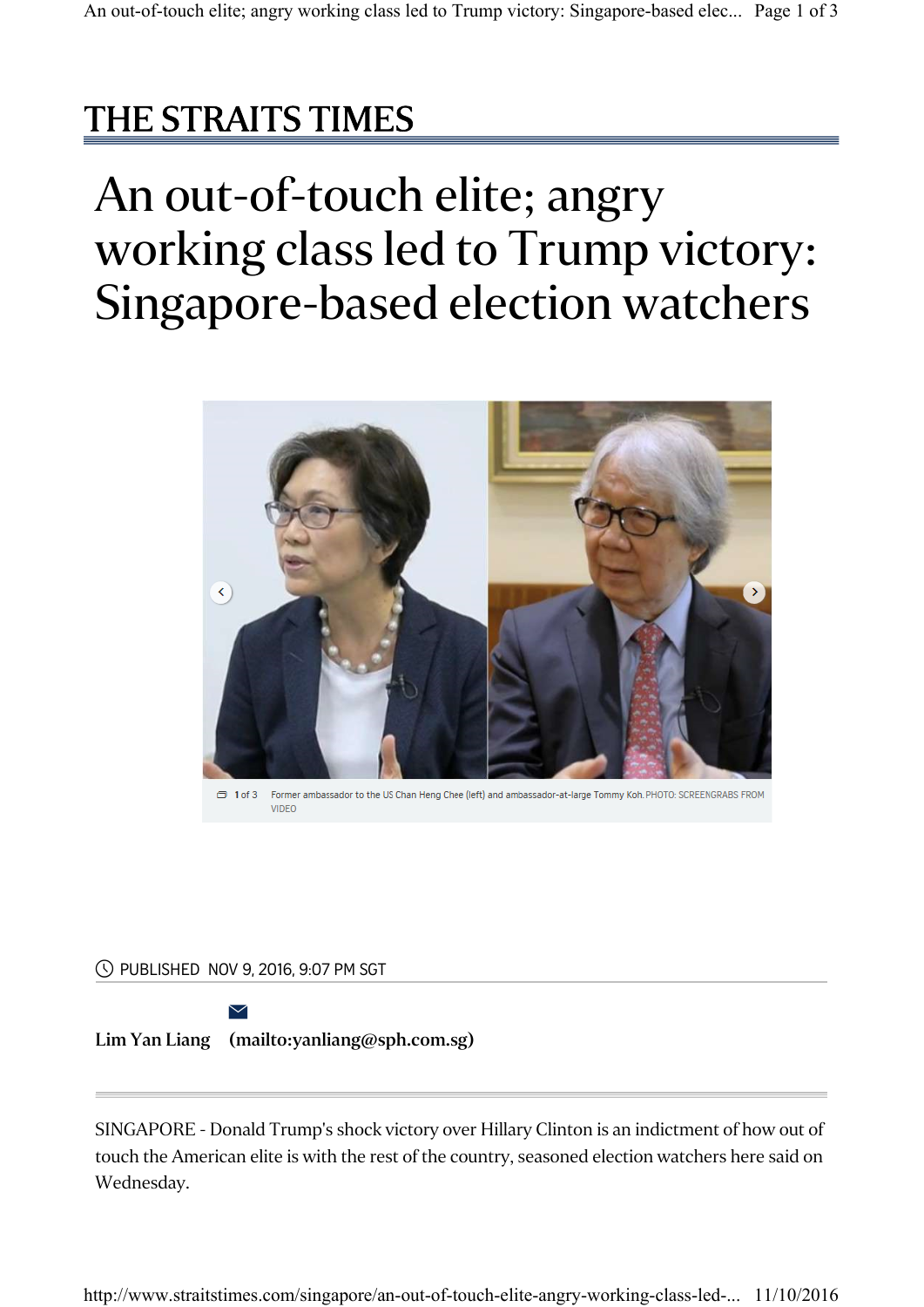His path to the White House was also paved with the widespread discontentment of workingclass America who felt it had reaped none of the benefits of globalisation but all of its consequences, they added.

"It shows you how out of touch America's elite is, and Hillary, unfortunately, represents the elites of America," said Lee Kuan Yew School of Public Policy dean Kishore Mahbubani.



## US ELECTIONS: MORE COVERAGE HERE

US elections: Live blog

US elections: Live results

US elections: Top stories on The Straits Times

US election: Full coverage by The Straits Times

"The 1 per cent she works with has benefited so much from globalisation, but they don't understand how that same globalisation had made life difficult for a lot of people in the working class, who haven't seen their lives improve, and there's been no empathy for them."

Agreeing, former ambassador to the US Chan Heng Chee said Mr Trump had managed to tap into this deep-seated feeling, which many election watchers and analysts had underestimated.

"The message for me from this election is that there is a whole group of people who are left behind, who want radical, major change in America," said Prof Chan, who chairs the Lee Kuan Yew Centre for Innovative Cities.

"One commentator said this is a 'whitelash' in America. Put another way, it's to make America white again...and this message drove him to victory."

With President-elect Trump in office, the odds of passing the globe-spanning Trans-Pacific Partnership (TPP) trade pact are virtually zero, they said.

But ambassador-at-large Tommy Koh said he holds out hope that, like Ronald Reagan before him, Donald Trump will be able to govern from the centre and "surround himself with experienced and competent people", even though he had run a very hard-right campaign.